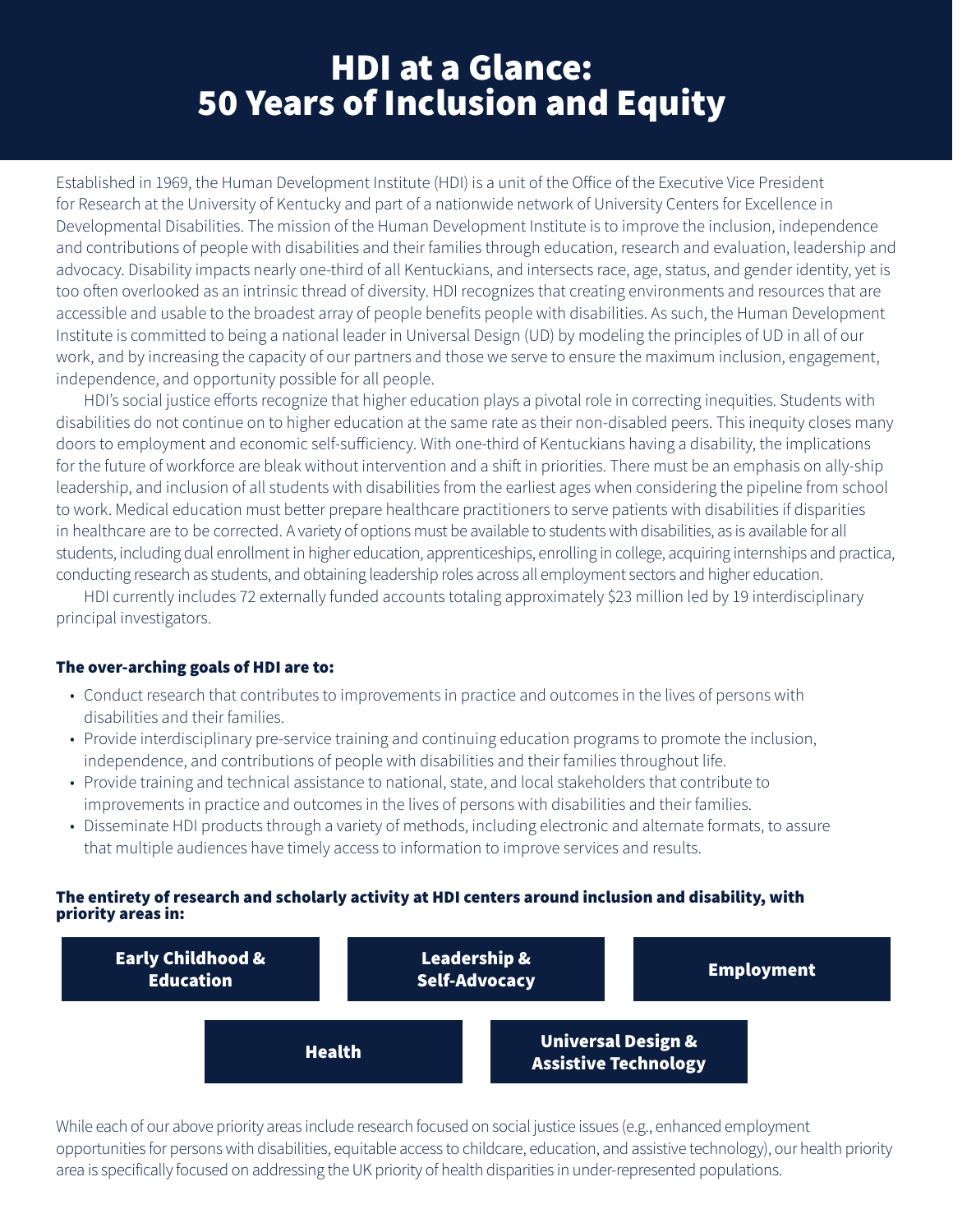## HDI leads scholarly activity through:

| <b>Graduate Certificate in</b><br><b>Developmental Disabilities</b> | Over 300 interdisciplinary students have participated in the certificate, with over<br>20% being students of color and/or students with disabilities.                                                                                                                                                                                         |
|---------------------------------------------------------------------|-----------------------------------------------------------------------------------------------------------------------------------------------------------------------------------------------------------------------------------------------------------------------------------------------------------------------------------------------|
| <b>Undergraduate Certificate</b><br>in Universal Design             | Affiliate faculty across eleven UK colleges                                                                                                                                                                                                                                                                                                   |
| <b>Fall and Spring</b><br><b>Seminar Series</b>                     | Six seminars offered in 2019-2020 academic year, with over 1500 attendees;<br>April 23 seminar "Justice for the Whole Self: Learning to Be a Better Ally" with<br>over 200 attendees                                                                                                                                                          |
| <b>Scholarly Publications</b>                                       | 59 scholarly publications in the 2019-2020 academic year                                                                                                                                                                                                                                                                                      |
| <b>University Lecture</b><br><b>Series</b>                          | Catalog of nearly 40 one-hour lectures available for faculty to offer as part of<br>existing coursework. Topics include disability in advocacy, employment, universal<br>design and assistive technology. Presenters are people with disabilities, family<br>members and other interdisciplinary staff. hdi.uky.edu/university-lecture-series |

### Externally Funded Research

| <b>RETAIN</b>                                                                                                                                                                                                                                                                                                                                   | <b>National Core Indicators</b>                                                                                                                                                                                                                                                                                                                                                                                                   |  |
|-------------------------------------------------------------------------------------------------------------------------------------------------------------------------------------------------------------------------------------------------------------------------------------------------------------------------------------------------|-----------------------------------------------------------------------------------------------------------------------------------------------------------------------------------------------------------------------------------------------------------------------------------------------------------------------------------------------------------------------------------------------------------------------------------|--|
| Multi-systems workforce inclusion model demonstration<br>grant providing early intervention vocational case<br>management services to support people with non-work<br>related injuries and illnesses who are at risk of exiting<br>the workforce to stay employed and avoid long-term<br>disability. Funder: US Dept of Labor. Learn more here. | 22 year survey research project to track and measure<br>performance of public developmental disabilities<br>agencies. HDI has interviewed over 10,000 Kentuckians<br>with disabilities to assess disparities across life<br>outcomes including health, employment, access to<br>care, rights, relationships, and community engagement.<br>Funder: KY Division of Developmental and Intellectual<br>Disabilities. Learn more here. |  |
| <b>Kentucky Post School Outcomes</b>                                                                                                                                                                                                                                                                                                            | <b>CHEER</b>                                                                                                                                                                                                                                                                                                                                                                                                                      |  |
| Provides data on outcomes for students with disabilities<br>after exiting high school. Funder: KY Dept. of Education<br>(KDE). Learn more here.                                                                                                                                                                                                 | Community health education and exercise resources<br>- uses universal design to address health disparities<br>for people with intellectual and mobility impairments;<br>Funder: CDC Capacity Building grant. Learn more here.                                                                                                                                                                                                     |  |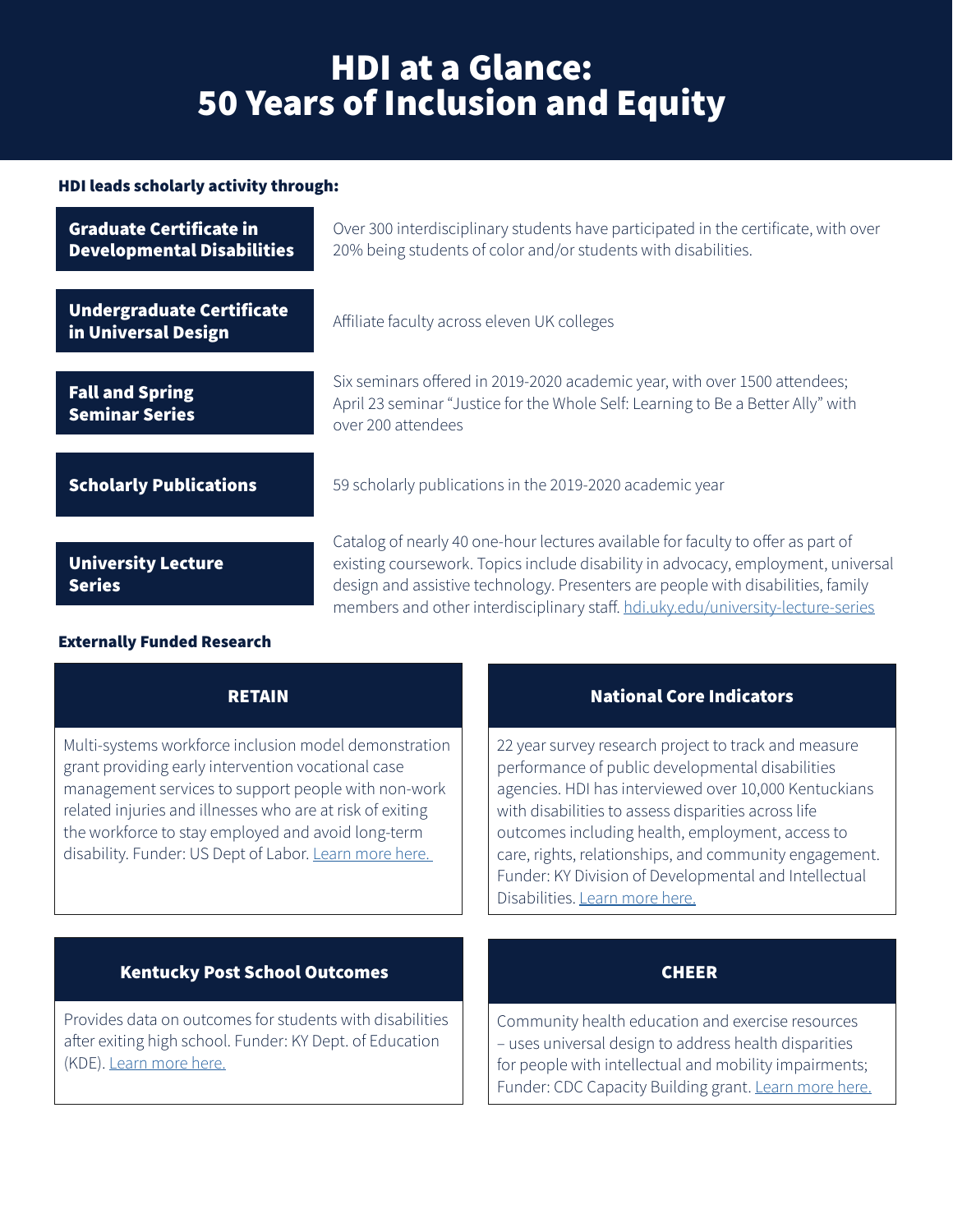### Community Education and Outreach Examples

### [Project SCOPE](https://hdi.uky.edu/project/project-scope)

HDI's Supporting Children of the OPioid Epidemic (Project SCOPE) builds needed provider capacity in Kentucky for the use of evidence-based practices in screening, monitoring, and interdisciplinary support for children impacted by Neonatal Abstinence Syndrome (NAS), trauma, and related exposures. [Learn more here.](https://hdi.uky.edu/project/project-scope)

### [Child Care Aware Kentucky](https://www.childcareawareky.org/)

HDI's Child Care Aware Kentucky has worked closely with the state as part of COVID-19 response. Up to 38,000 KY childcare providers have completed mandatory training to fulfill requirements to re-open their programs. This training was developed and hosted on HDI's online learning management site [hdilearning.org.](http://www.hdilearning.org) The training is available at no cost. It includes current regulations on clean and healthy environment, new and enhanced regulations, and a refresher course on mandatory reporting of child abuse. The training is also provided in Spanish. [Learn more here.](https://www.childcareawareky.org/)

## [Center for Assistive Technology Services](https://hdi.uky.edu/hdicats)

HDI's Center for Assistive Technology Services (CATS) provides training and a lending library of assistive technology (AT) devices for the Lexington area. CATS also participates in the statewide AT locator service and AT Reuse program that makes many AT devices available for free. [Learn more here.](https://hdi.uky.edu/hdicats)

## [Driver Rehabilitation](https://hdi.uky.edu/project/driver-rehabilitation)

HDI's Driver Rehabilitation program provides evaluation and training services to people with disabilities who are seeking employment to enable safe independent operation of a motor vehicle. HDI provides this service in collaboration with the UK Clinic Outpatient Services to over 200 Kentuckians annually. [Learn more here.](https://hdi.uky.edu/project/driver-rehabilitation) 

### Community Work [Transition Program](https://hdi.uky.edu/cwtp)

HDI's Community Work Transition Program has supported students with the most significant disabilities in employment opportunities while they are in high school since 1985. CWTP is currently available in 99 school districts in the state. [Learn more here.](https://hdi.uky.edu/cwtp)

National Centers, the first three of which are focused on addressing specific health disparities for individuals with disabilities ranging from prenatal diagnosis through aging and end of life issues:

Mental Health and **Developmental** [Disabilities National](https://www.mhddcenter.org/)  Training Center

National Center for Dignity in Health [Care for People with](https://hdi.uky.edu/project/center-for-dignity-in-healthcare-for-people-with-disabilities)  **Disabilities** 

National Center on Prenatal and [Postnatal Resources](https://www.lettercase.org/)

Individuals with Disabilities [Education Act \(IDEA\)](https://hdi.uky.edu/project/idea-data-center)  Data Center